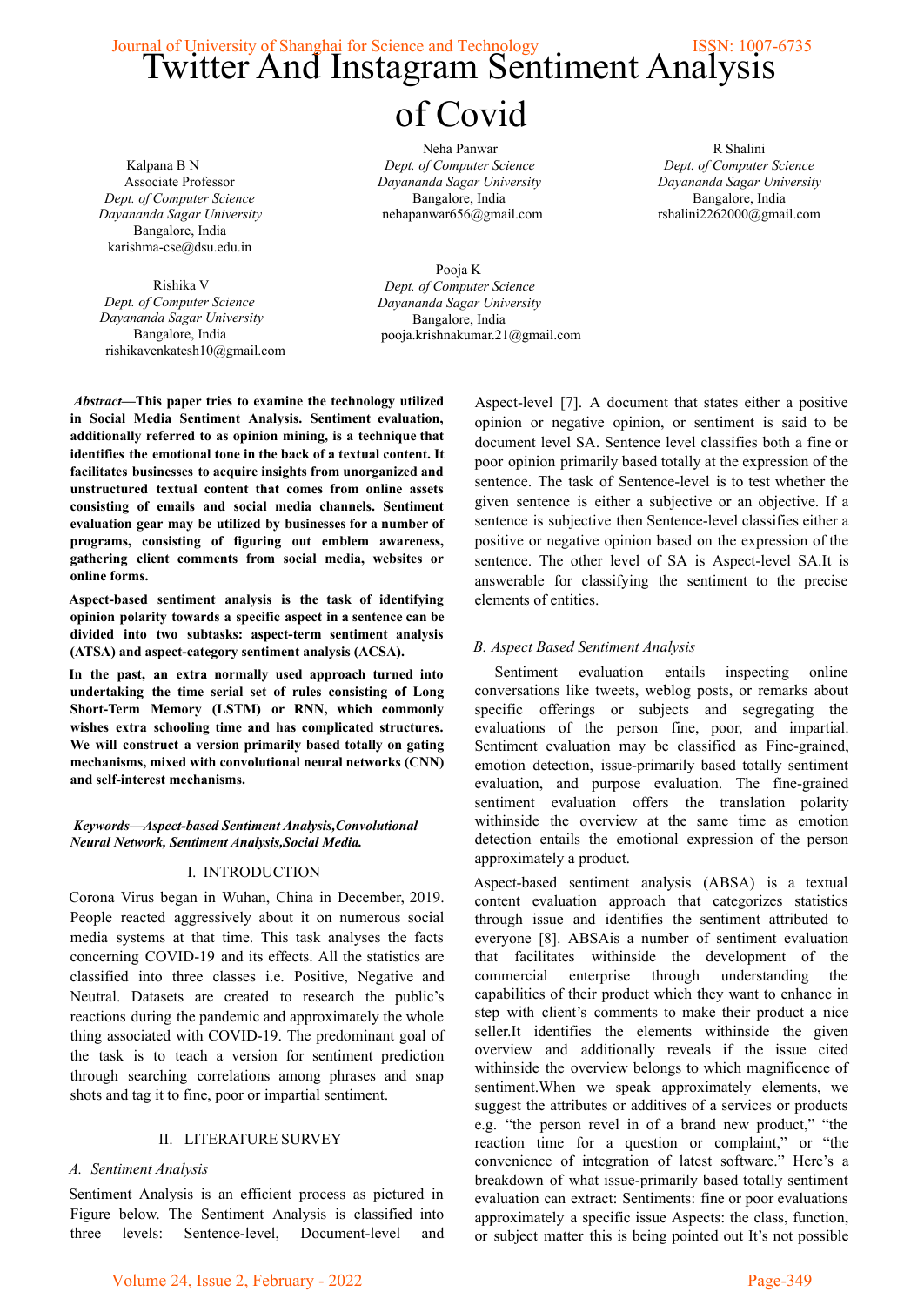for groups to manually sift thru hundreds of tweets, customer service conversations, or client reviews – especially in the event that they need to research facts on a granular stage. sentiment evaluation lets in organizations to routinely examine huge quantities of statistics in detail, which saves money, time, and approach groups can cognizance of extra crucial obligations.While human beings are capin a position to distinguish among elements and sentiments inside a textual content, we're now no longer usually goal. We're inspired through our private experiences, thoughts, and ideals and handiest agree round 60-65% of the instances whilst figuring out sentiments for portions of textual content [5]. By the usage of a centralized issue evaluation version, organizations can follow the equal standards to all texts that means effects can be extra regular and accurate.

# *C. Data Pre-processing*

Tokenization: Tokenization is the breaking of the paragraph of textual content into smaller chunks like sentence(sentence tokenization) or phrases(phrase tokenization) [3]. The predominant downside of phrase tokenization is Out of Vocabulary phrases(OOV), to keep away from OOV and additionally to attract insights from the textual content sentence tokenization is used on this evaluation. Removing forestall phrases: After tokenization, forestall phrases are diagnosed and eliminated from the tweets. Stop phrases are the maximum not unusual place phrases in a language that won't upload a lot of facts to the sentence or record. These phrases are filtered to decrease noise and to enhance the pleasantness of the textual content statistics for higher class. The NLP library includes a group of forestall phrases for every language of the textual content in NLTK. The phrases withinside the textual content are as compared with this listing of forestall phrases, the matching phrases are removed to enhance the statistics pleasant and additionally to without problems extract the sentiment phrases from the tweets. Removing punctuation and character: After increasing the contractions, the unique characters and punctuations eliminate the usage of the regex function. The predominant cause for doing so is due to the fact that regular punctuation or unique characters do now no longer have a lot importance whilst studying the textual content and put it to use for extracting capabilities or facts primarily based totally on NLP and ML. Replacing negation with antonyms: Replacing the poor phrases with antonyms decreases the phrase matter dimensionality of the record matrix consequently it's miles useful to compress the vocabulary without dropping it that means to store reminiscence. Spelling correction: Words which have numerous repeated characters & wrong spellings that arise because of human typing blunders wish to be eliminated because they hold no importance in general. For instance phrases like finallyyy , exactlyyy, and so forth are wrong entries but it wishes to be constant for similar usage. Lemmatization: Lemmatization is the maximum not unusual place textual content pre-processing approach used for phrase normalization. Lemmatizing a phrase converts the phrase to its significant base shape through searching into the morphological evaluation of every phrase. Stemming is likewise much like lemmatization however the former does now no longer don't forget the context of the phrase withinside the sentence and eliminates handiest the suffix withinside the phrases.



FIG. 1. Sentiment Analysis Process

#### *D. Convolutional Neural Networks*

CNN is an effective set of rules for photo processing. These algorithms are presently the nice algorithms we've got for the automatic processing of snapshots. Many agencies use those algorithms to do such things as figuring out the gadgets in a photo. Images comprise statistics of RGB combination. Matplotlib may be used to import a photo into reminiscence from a file [4]. The laptop doesn't see a photo, all it sees is an array of numbers. Color snapshots are saved in three-dimensional arrays. The first dimensions correspond to the peak and width of the photo (the range of pixels) [6]. The final size corresponds to the red, green, and blue shades found in every pixel. Three Layers of CNN Convolutional Neural Networks specialised for programs in photo & video recognition. CNN is specially utilized in photo evaluation obligations like Image recognition, Object detection & Segmentation.

There are 3 kinds of layers in Convolutional Neural Networks:

1) Convolutional Layer: In an average neural community every neuron is attached to the subsequent hidden layer. In CNN, handiest a small vicinity of the enter layer neurons hook up with the neuron hidden layer.

2) Pooling Layer: The pooling layer is used to lessen the dimensionality of the function map. There can be a couple